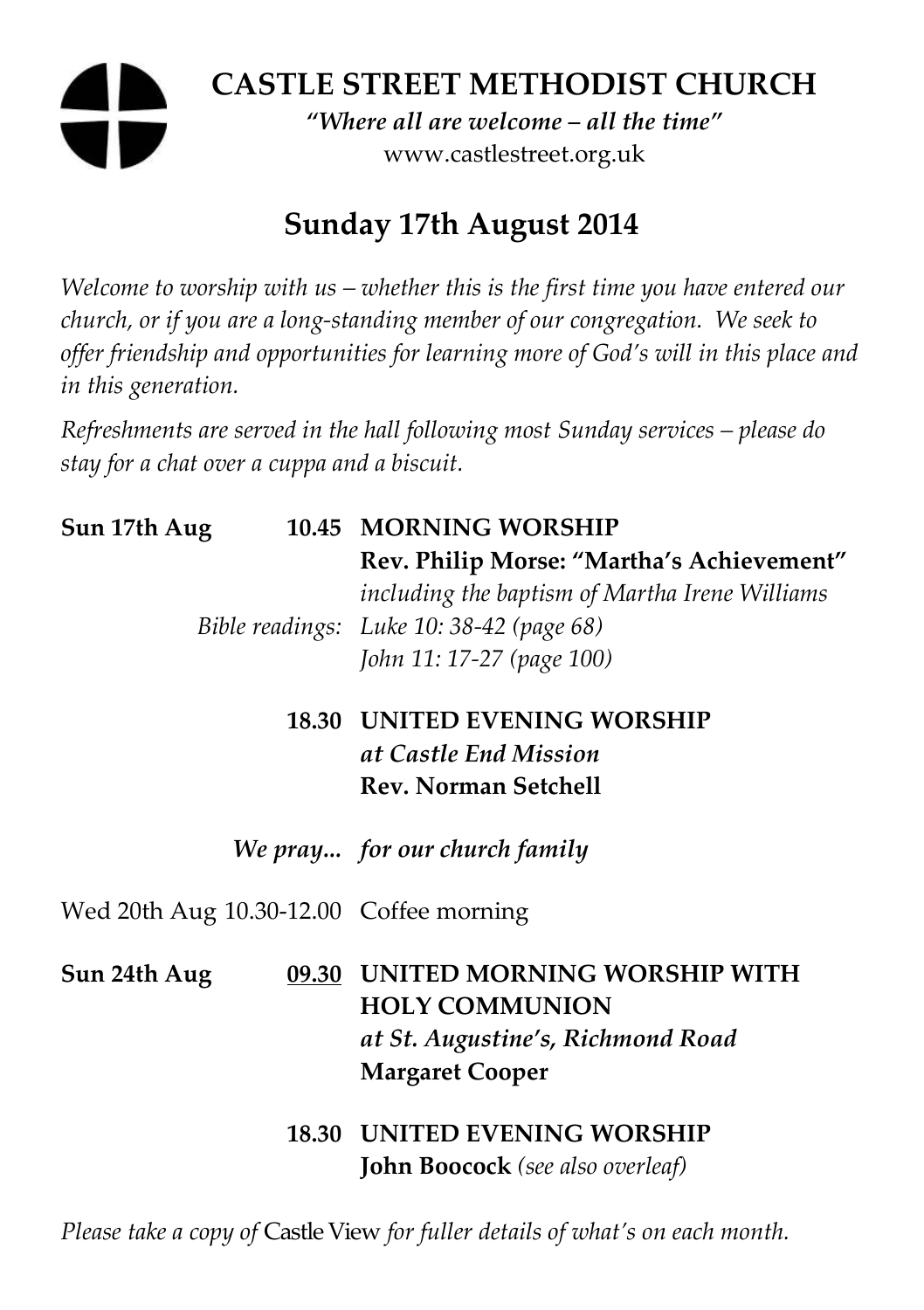# **Baptism of Martha Williams today**

This morning we welcome Revd. Philip Morse, father of Anna Williams, to lead a service which will include the baptism of Matt and Anna's younger daughter. After the service, the celebrations will continue with a bringand-share lunch in the church hall, and we hope that many will stay – but don't worry if you've not brought anything to share, as there is usually plenty to go around on these occasions.

+\*\*\*\*\*\*\*

### **Next Sunday's services**

A reminder that, being the August bank holiday weekend, the morning service next Sunday is a united Church at Castle event. It will take place at St. Augustine's Church in Richmond Road, but please note the earlier start time – 9.30am! This replaces Castle Street's 10.45am service.

The evening service (at Castle Street), shown as "own arrangement" on the plan, will incorporate parts of the historical Pageant planned for our Church Anniversary centenary celebration on 25th October. For part of the worship members of the congregation will be invited to take on, very briefly, a choice of roles of key figures in our Castle Street church history. Come, participate and enjoy a fresh experience.

+\*\*\*\*\*\*\*

# **Australian evening**

Grahame Rosolen and his family will be visiting Cambridge at the beginning of September. Grahame became part of the church family at Castle Street when he came to Cambridge to do a PhD in the 1990s. He and Myra married in Cambridge before moving to Grahame's native Sydney, where they still live with their three daughters.

We are having a very informal bring-and-share supper in the church hall at 7.30pm on Friday 5th September, to catch up with the Rosolen family. Everyone is very welcome. It would be helpful to have an idea of numbers in advance: please could you let Sarah Creeke know if you are intending to come and if you are able to contribute some food. A sign-upsheet is on the noticeboard outside the church hall.